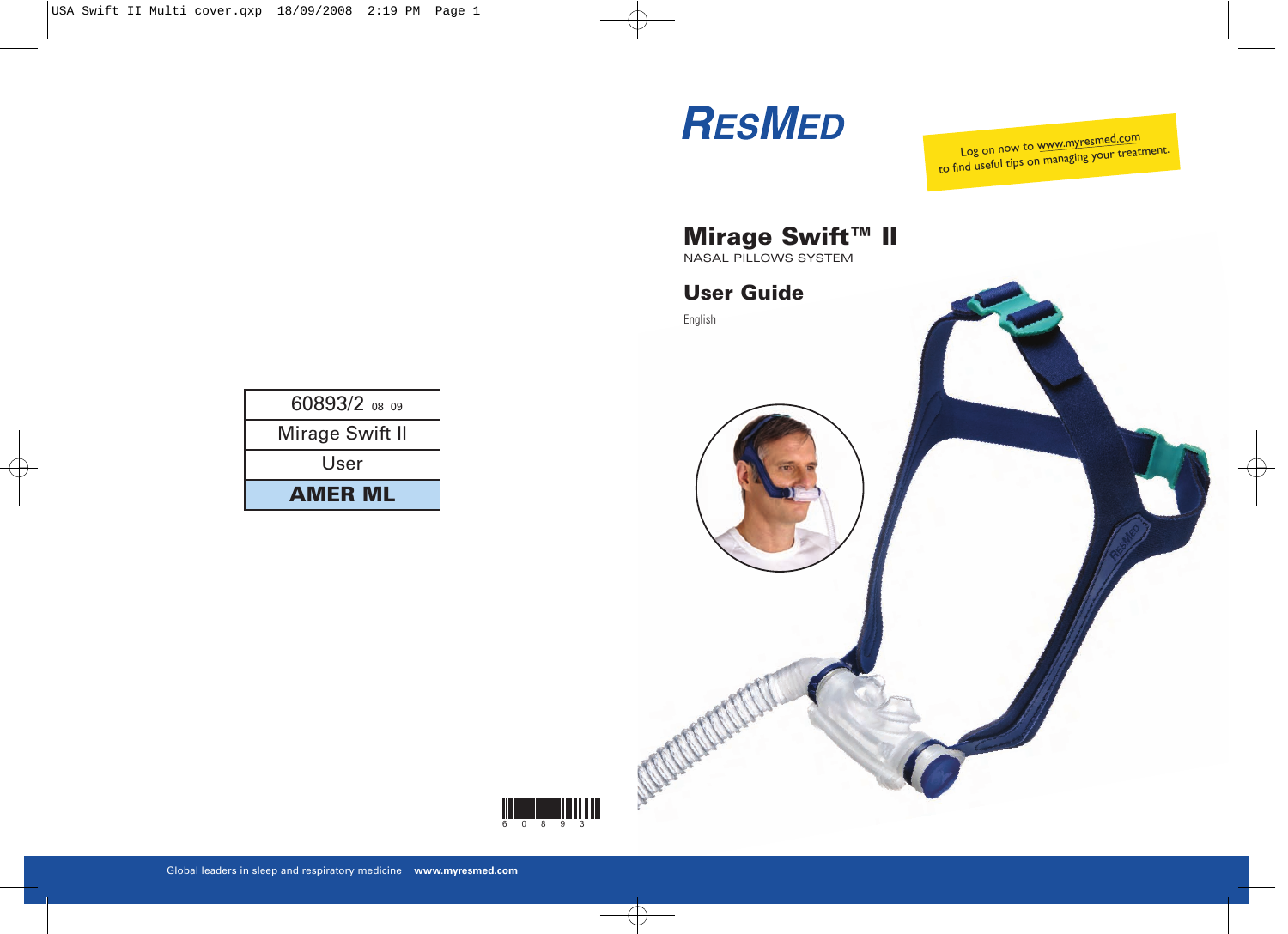ResMed Ltd (Manufacturer) 1 Elizabeth Macarthur Drive Bella Vista NSW 2153 Australia ResMed (UK) Ltd (EU Authorized Representative) 96 Milton Park Abingdon Oxfordshire OX14 4RY UK ResMed Offices Australia, Austria, Belgium, Brazil, China, Finland, France, Germany, Greece, Hong Kong, India, ResMed Offices Australia, Austria, Belgium, Brazil, China, Finland, France, Germany, Greece, Hong Kong, India, Ireland, Italy, Japan, Malaysia, Mexico, Netherlands, New Zealand, Norway, Portugal, Singapore, South Africa, Spain, Sweden, Switzerland, UK, USA (see www.resmed.com for contact details).

Mirage Swift II Nasal Pillows System

Protected by patents: AU 785376, DE 20321468.4, DE 20321469.2, DE 20321470.6, DE 20321471.4, DE 20321472.2, EP 1314445, NZ 562417, NZ 562418, NZ 562419, NZ 553756, NZ 553757, NZ 553822, NZ 553824, NZ 553825, US 6581594, US 6823865, US 7159587, US 7318437. Other patents pending. Protected by design registrations: AU 301936, AU 301937, AU 301938, AU 301939, AU 301940, AU 301941, AU 301942, AU 301943, AU 302271, AU 302804, AU 311482, AU 311483, AU 311484, AU 311485, CN 200430102460.2, CN 200430102461.7, CN 200430102462.1, CN 200430102463.6, CN 200430102464.0, CN 200430102465.5, CN 200430102466.X, CN 200430102467.4, CN 200430102468.9, CN 200630138503.1, CN 200630138504.6, CN 200730158310.7, EP 259056, EU 604632, HK 0412683.5, JP 1243021, JP 1243024, JP 1243272, JP 1243273, JP 1243274, JP 1243027, JP 1243025, JP 1242455, JP 1242456, JP 1243026, JP 1243475, JP 1303347, JP 1303348, JP 1312331, JP 1312517, JP 1312518, NZ 405576, NZ 407158, NZ 407159, NZ 407143, NZ 407144, NZ 407145, NZ 407155, NZ 407160, NZ 407161, NZ 407162, NZ 407163, NZ 407164, NZ 408220, NZ 408221, NZ 408222, US D542912, US D545961, US D546441, US D549323, US D556899, US D556900, US D557409, US D557410, US D557800, US D561893, US D562729, US D562976. Other designs pending.

Mirage, Mirage Swift, AutoSet CS 2 and VPAP Adapt SV are trademarks of ResMed Ltd and Mirage, Swift, AutoSet CS and VPAP are registered in U.S. Patent and Trademark Office.

Dove is a trademark of Unilever.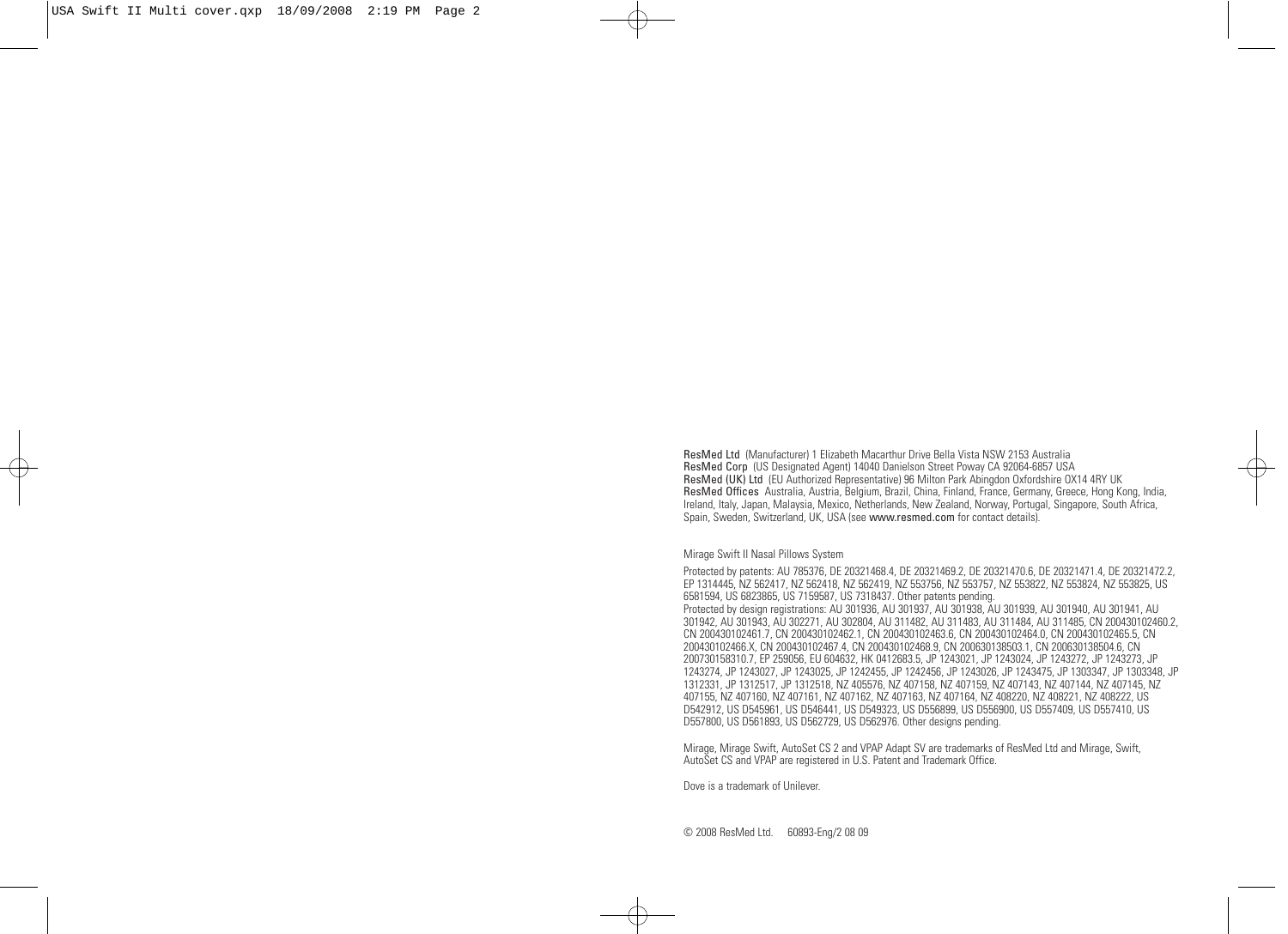



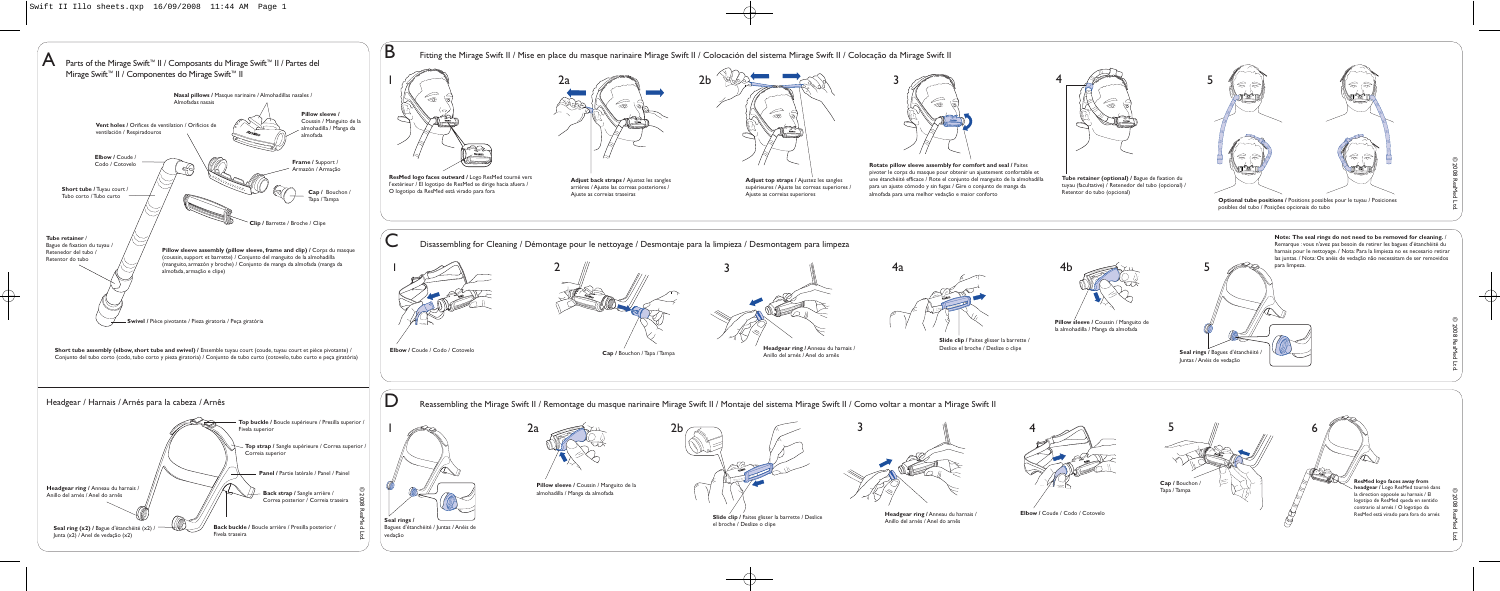Note: The headgear does not need to be taken apart for cleaning. Headgear reassembly instructions are provided here as additional information. / Remarque : il n'est pas nécessaire de démonter le harnais pour le nettoyage. indicatif. / **Nota:** El arnés no necesita ser desmontado para su limpieza. Las instrucciones para el montaje del arnés se proporcionan únicamente como información adicional. /





Correias superiores

**Mirage Swift<sup>™</sup> II** NASAL PILLOWS SYSTEM **Back buckle /** Boucle arrière / Presilla posterior / Fivela traseira

 $A \sim$   $B$ C  $\begin{picture}(42,14) \put(0,0){\line(1,0){155}} \put(15,0){\line(1,0){155}} \put(15,0){\line(1,0){155}} \put(15,0){\line(1,0){155}} \put(15,0){\line(1,0){155}} \put(15,0){\line(1,0){155}} \put(15,0){\line(1,0){155}} \put(15,0){\line(1,0){155}} \put(15,0){\line(1,0){155}} \put(15,0){\line(1,0){155}} \put(15,0){\line(1,0){155}} \$ **Nota:** Não necessita de desmontar o arnês antes de proceder à limpeza. As instruções de montagem do arnês são oferecidas como informações adicionais. **Back straps /** Sangles arrières / Correas posteriores / Correias traseiras **Top straps /** Sangles supérieures / Correas superiores / E Reassembling the Headgear / Remontage du harnais / Montaje del arnés / Como voltar a montar o arnês

**Note:** For complete instructions, read the text section in conjunction with the illustrations on this sheet.

**Remarque :** pour les instructions complètes, veuillez lire le texte du guide avec cette fiche d'illustrations.

**Nota:** Para tener instrucciones completas, lea el texto en conjunto con las figuras de esta hoja. **Nota:** Para obter as instruções completas, leia a secção de texto em conjunção com as ilustrações deste folheto.

**Illustrations Sheet / Fiche d'illustrations / Hoja de Figuras / Folheto de Ilustrações** 

# **RESMED**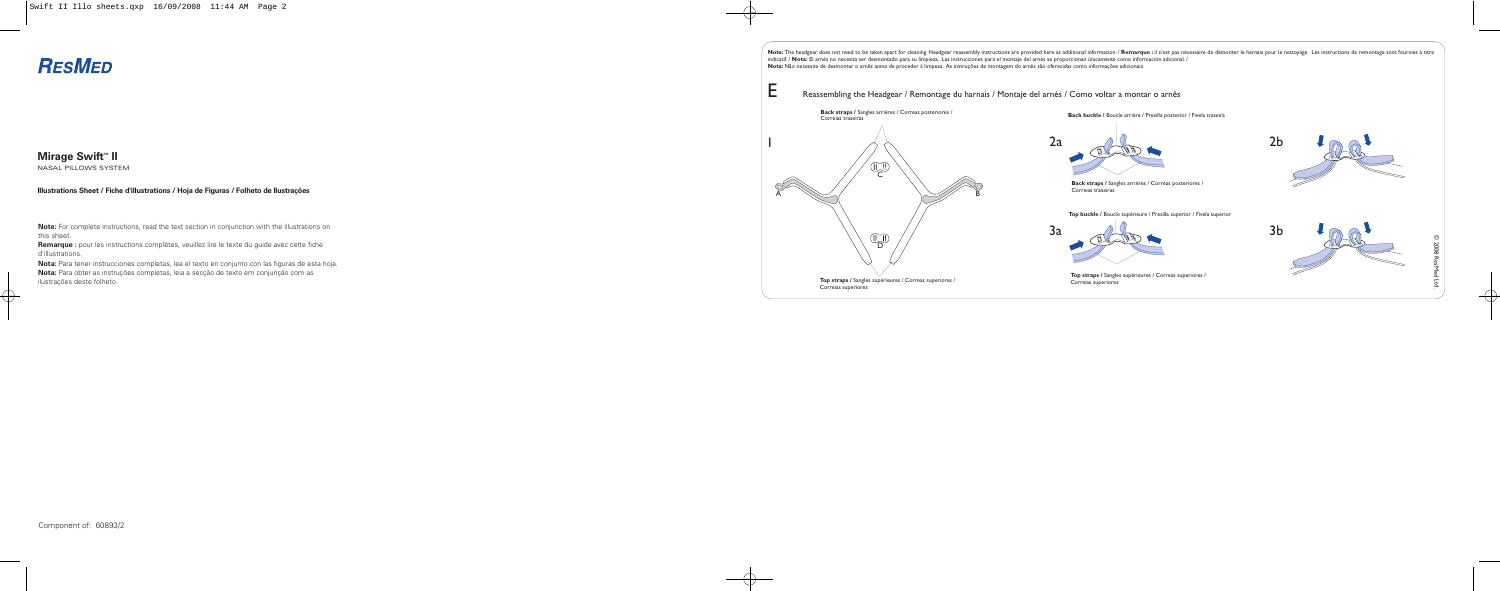# **RESMED**

**Mirage Swift™ II**  NASAL PILLOWS SYSTEM

Thank you for choosing ResMed's Mirage Swift II Nasal Pillows System. The nasal pillows system is light, flexible and quiet. It is designed to minimize contact with your face, thus ensuring that you feel comfortable during therapy. This user guide provides you with the information you need for the correct use of your system.

## **Intended Use**

The Mirage Swift II is intended for multipatient use by adult patients (>66 lb/30 kg) prescribed continuous positive airway pressure or bilevel therapy for use in home, hospitals or clinics.

*Note:* The Mirage Swift II is not compatible for use with ResMed AutoSet CS™ 2 and VPAP™ Adapt SV devices.

# **CAUTION**

In the USA, federal law restricts this device to sale by, or on the order of, a physician.

## **Medical Information**

*Note:* The Mirage Swift II does not contain latex, PVC, or DEHP materials. If you have ANY reaction to any part of the system, discontinue use and consult your sleep therapist.



**EXAMPLE CAUTIONS AND CAUTIONS**<br>• This system should be used only with flow generators (CPAP or bilevel) recommended by your physician or respiratory therapist. It should not be used unless the flow generator is turned on and operating properly. The vent holes should never be blocked.

Explanation of the Warning: Flow generators are intended to be used with special interfaces with connectors which have vent holes (vent holes are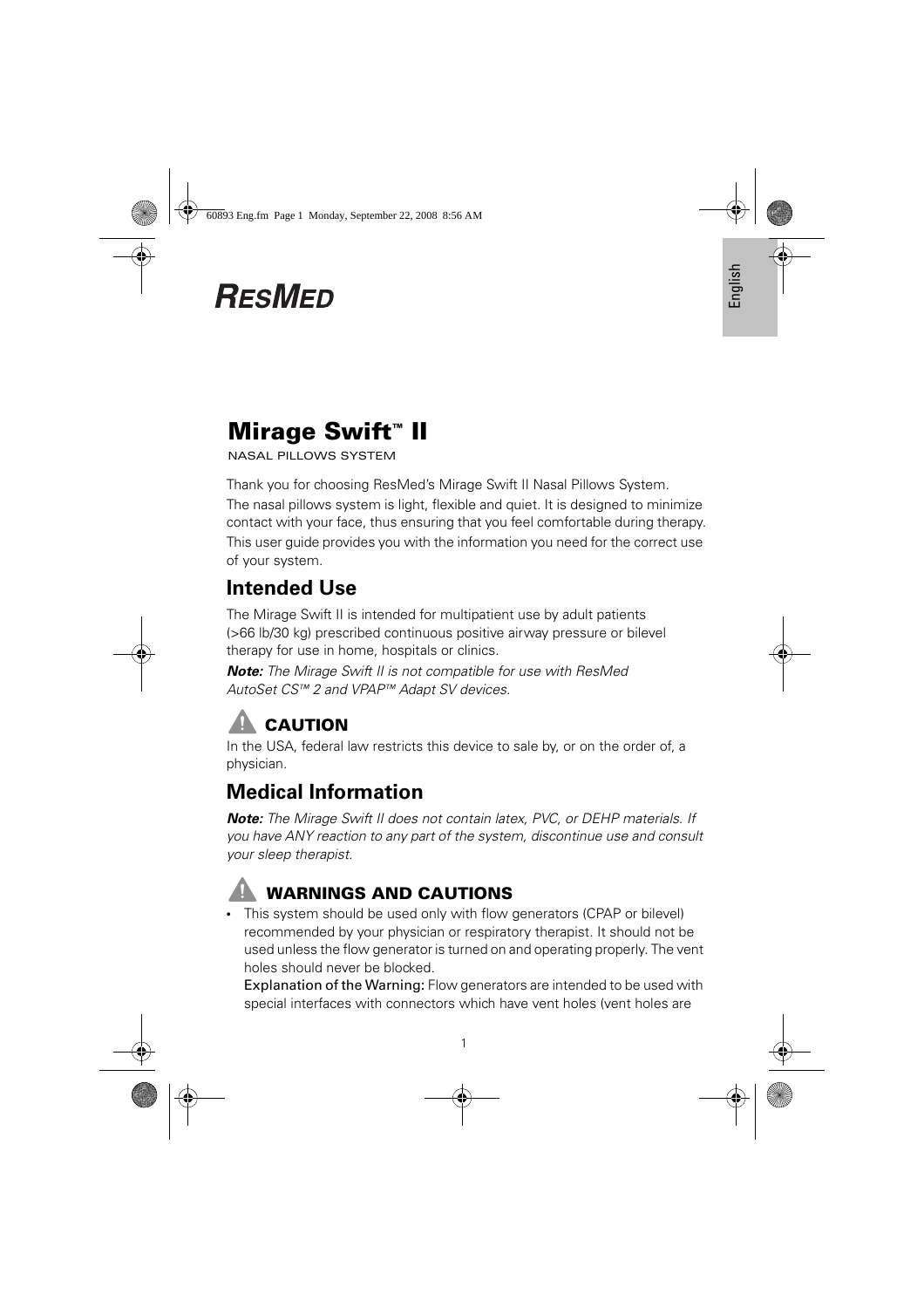located on the frame—see section  $A$  on the illustrations sheet) or separate exhalation devices to allow continuous flow of air out of the interface. When the flow generator is turned on and functioning properly, new air from the flow generator flushes the exhaled air out through the attached exhalation port. However, when the flow generator is not operating (eg, power failure), not enough fresh air will be provided through the system, and exhaled air may be rebreathed. In this situation, remove the Mirage Swift II immediately.

- The exhaust vent flow is lower at lower system pressures (see section "Technical Specifications" for Pressure-Flow Curve details). If the system pressure during expiration is too low, there may not be enough exhaust vent flow to completely flush the air delivery hose of exhaled air before the start of the next inspiration.
- Discontinue using the Mirage Swift II if you frequently experience nasal irritation, and consult your physician.
- The Mirage Swift II must be cleaned and disinfected/sterilized if it is used between patients. See section "Reprocessing the Mirage Swift II between Patients" for details.
- Do not modify the components of this system. Intentional modification of any of the components may cause injury or reduce therapy.
- If oxygen is used with the flow generator, the oxygen flow must be turned off when the flow generator is not operating. Explanation of the Warning: When the flow generator is not in operation, and the oxygen flow is left on, oxygen delivered into the ventilator tubing may accumulate within the flow generator enclosure. Oxygen accumulated

in the flow generator enclosure will create a risk of fire. This warning applies to most types of flow generators.

• Please refrain from smoking while oxygen is in use.

**Note:** At a fixed flow rate of supplemental oxygen flow, the inhaled oxygen concentration will vary, depending on the pressure settings, patient breathing pattern, interface selection and the leak rate.

## **Parts of the Mirage Swift II**

See section **A** on the illustrations sheet.

## **Fitting the Mirage Swift II**

*Note:* Refer to your flow generator manual for details on settings and operational information.

See section B on the illustrations sheet.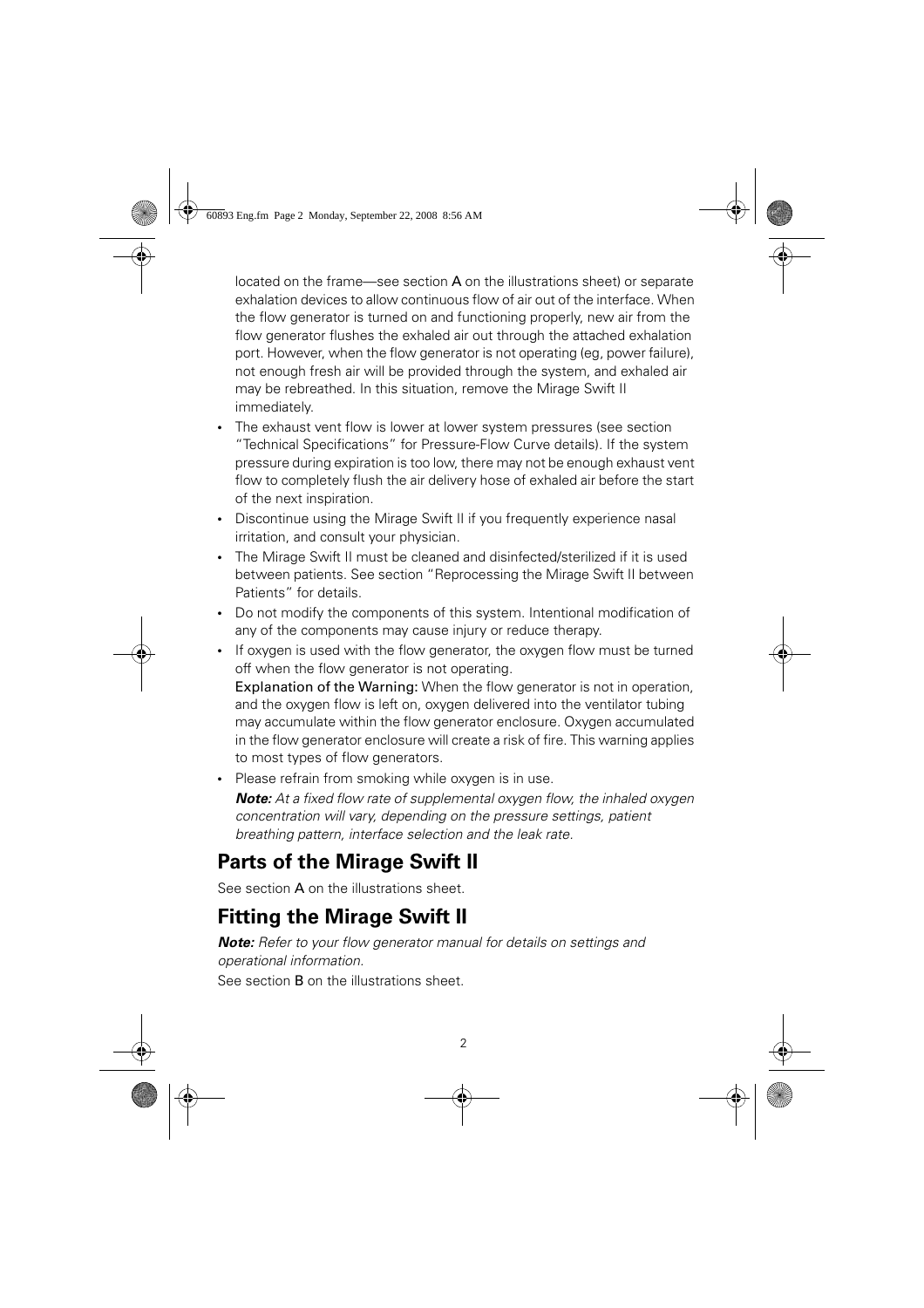- 1 Put the headgear on your head and place the nasal pillows below your nose. Make sure the top strap passes over the top of your head. Make sure the ResMed logo on the pillow sleeve faces outward; away from your face (B-1).
- 2 Insert the nasal pillows into your nostrils. Gently tighten the headgear straps; first the back straps (B-2a) and then the top straps (B-2b). Alternate the adjustment of each set of straps, so that the headgear panels rest between the eye and the ear. The pillow sleeve should rest comfortably above your upper lip.
- 3 Adjust the angle of the nasal pillows. To do this, rotate the pillow sleeve assembly forward or backward so that the nasal pillows sit comfortably inside your nostrils (B-3).
- 4 Tube Retainer (optional). Use the tube retainer if you prefer to have the short tube assembly secured to the headgear in the up position (B-4).
- 5 The short tube assembly can be attached in four different ways (B-5). *Note:* The short tube assembly and cap can be connected to either side of the pillow sleeve. See "Disassembling for Cleaning" and "Reassembling the Mirage Swift II" for instructions on how to remove and attach the short tube assembly and cap.
- 6 Connect one end of the main air tubing to your flow generator and the other end to the swivel. Turn your flow generator on.

- **Flow generator mask setting:** If available, select "Swift"; otherwise<br>coloct "Mirago" as the mask entien when using the Mirago Swift II with select "Mirage" as the mask option when using the Mirage Swift II with ResMed flow generators that have mask setting options.
- *SmartStop feature:* This feature may not operate effectively when using the Mirage Swift II with some ResMed flow generators that have the SmartStop feature. This is particularly relevant when using the small size pillow sleeve.

If you feel air leaks, readjust the angle of the nasal pillows to get a better seal. You may need to readjust the headgear straps. Do not overtighten the headgear straps.

If you are unable to resolve any leaks you may need an alternative pillow sleeve size.

- 7 Take time to adjust the following to achieve a secure and comfortable fit:
	- headgear straps
	- angle of the pillow sleeve assembly
	- position of the short tube assembly.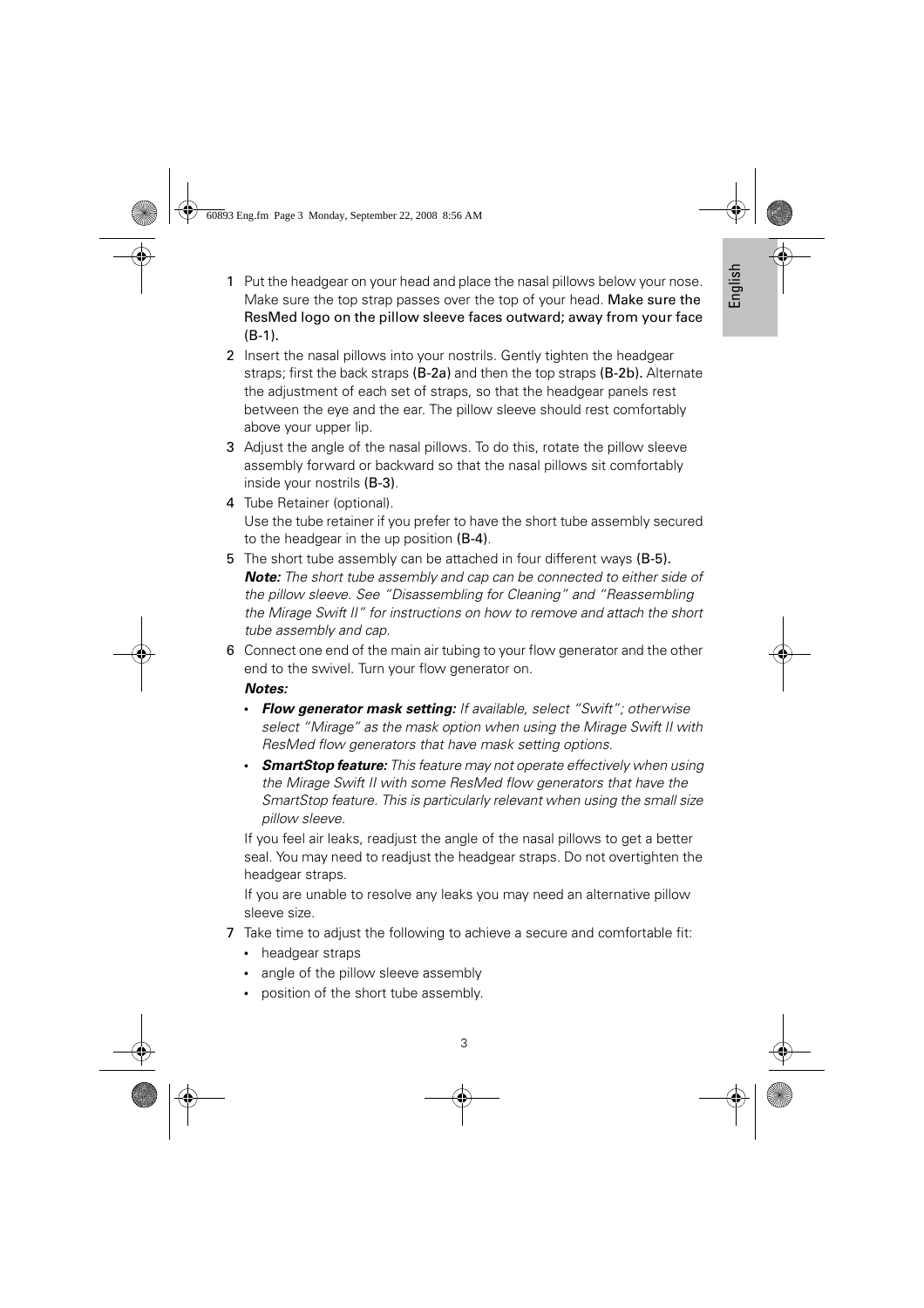## **Removing the Mirage Swift II**

To remove the Mirage Swift II, pull the pillow sleeve assembly away from your nose and lift the headgear off your head. You do not need to loosen the headgear straps.

## **Disassembling for Cleaning**

See section C on the illustrations sheet.

Before disassembling the Mirage Swift II, disconnect the flow generator tubing. To do this, hold the swivel and pull it away from the flow generator tubing.

## **CAUTION**

### **CAUTION** Do not pull on the short tube or the flow generator tubing as they may get damaged.

- To disassemble the Mirage Swift II for daily cleaning, follow steps 1–3.
- To disassemble the Mirage Swift II for weekly cleaning, follow steps 1–5.
- 1 Detach the short tube assembly. To do this, hold the elbow and pull it away from the seal ring (C-1).

*Note:* The short tube assembly cannot be taken apart.

- 2 Remove the cap by pulling it away from the seal ring (C-2).
- 3 Detach the headgear ring from the pillow sleeve assembly. Simply pull the headgear rings from the ends of the frame (C-3).
- 4 Disassemble the pillow sleeve assembly. To do this, slide off the clip (C-4a) and then peel the pillow sleeve off the frame (C-4b). *Note:* When sliding the clip, hold it at one end, not in the middle.
- 5 The seal rings do not need to be removed from the headgear (C-5).

## **Cleaning the Mirage Swift II in the Home**

### Notes:

- *Notes:* Wash your hands before cleaning the mask.
- Wash the headgear before first time use, as the dye may run. It is important to always handwash the headgear.
- The headgear may be washed without being disassembled.

### **Daily**

Handwash the pillow sleeve assembly, short tube assembly and cap in warm (approx. 86°F/30°C) water using mild soap or detergent. Rinse the components well and allow them to air dry out of direct sunlight and heat.

The system components have been tested using Dove™ Unscented beauty bar.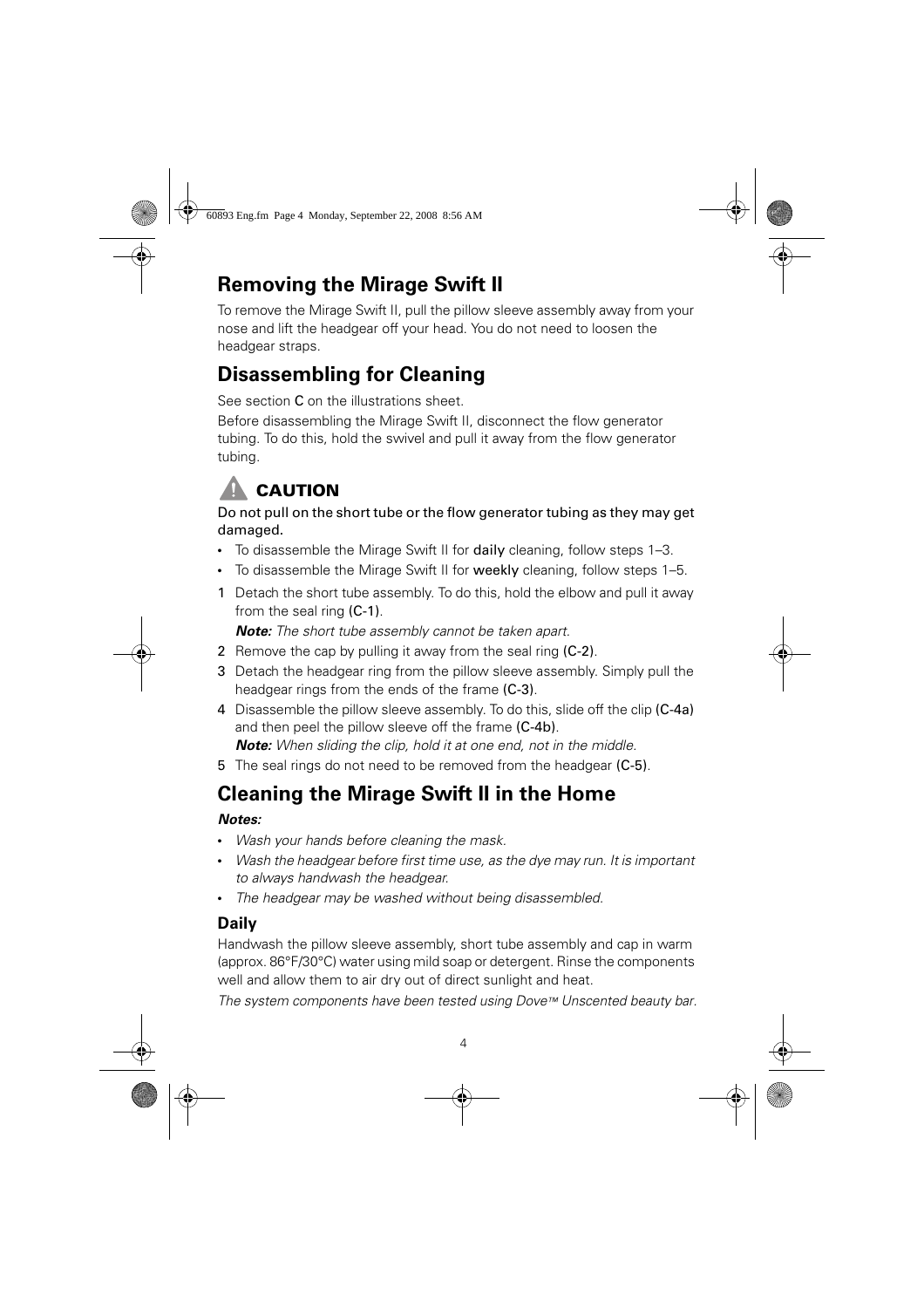*Note:* Ensure that the vent holes are not blocked. Use a soft bristle brush to clean the vent.

### **Weekly**

Handwash the headgear, tube retainer and all components in warm, (approx. 86°F/30°C) water using mild soap or detergent. Rinse the components well and allow them to air dry out of direct sunlight and heat.

- Do not use solutions containing bleach, chlorine, alcohol, aromatics, moisturizers, antibacterial agents, or scented oils to clean any part of the system or air tubing. These solutions may cause damage and reduce the life of the product.
- Exposing any part of the system or tubing to direct sunlight or heat may cause deterioration.
- If any change in performance or visible deterioration of a component is apparent (cracking, crazing, tears etc), the component should be discarded and replaced.

## **Reprocessing the Mirage Swift II between Patients**

The Nasal Pillows System should be reprocessed when used between patients. Cleaning, disinfection and sterilization instructions are available from the ResMed website, www.resmed.com/masks/sterilization/americas.

If you do not have Internet access, please contact your ResMed representative.

## **Reassembling the Mirage Swift II**

# **CAUTION**

**COUTION**<br>Components of the Mirage Swift II pillow sleeve assembly (pillow sleeve, frame and clip—see section A on the illustration sheet) are not compatible for use with Mirage Swift components. Combining these components from the two systems may result in rebreathing of exhaled air.

See section D on the illustrations sheet.

1 Make sure both seal rings are properly fitted to the headgear rings (D-1).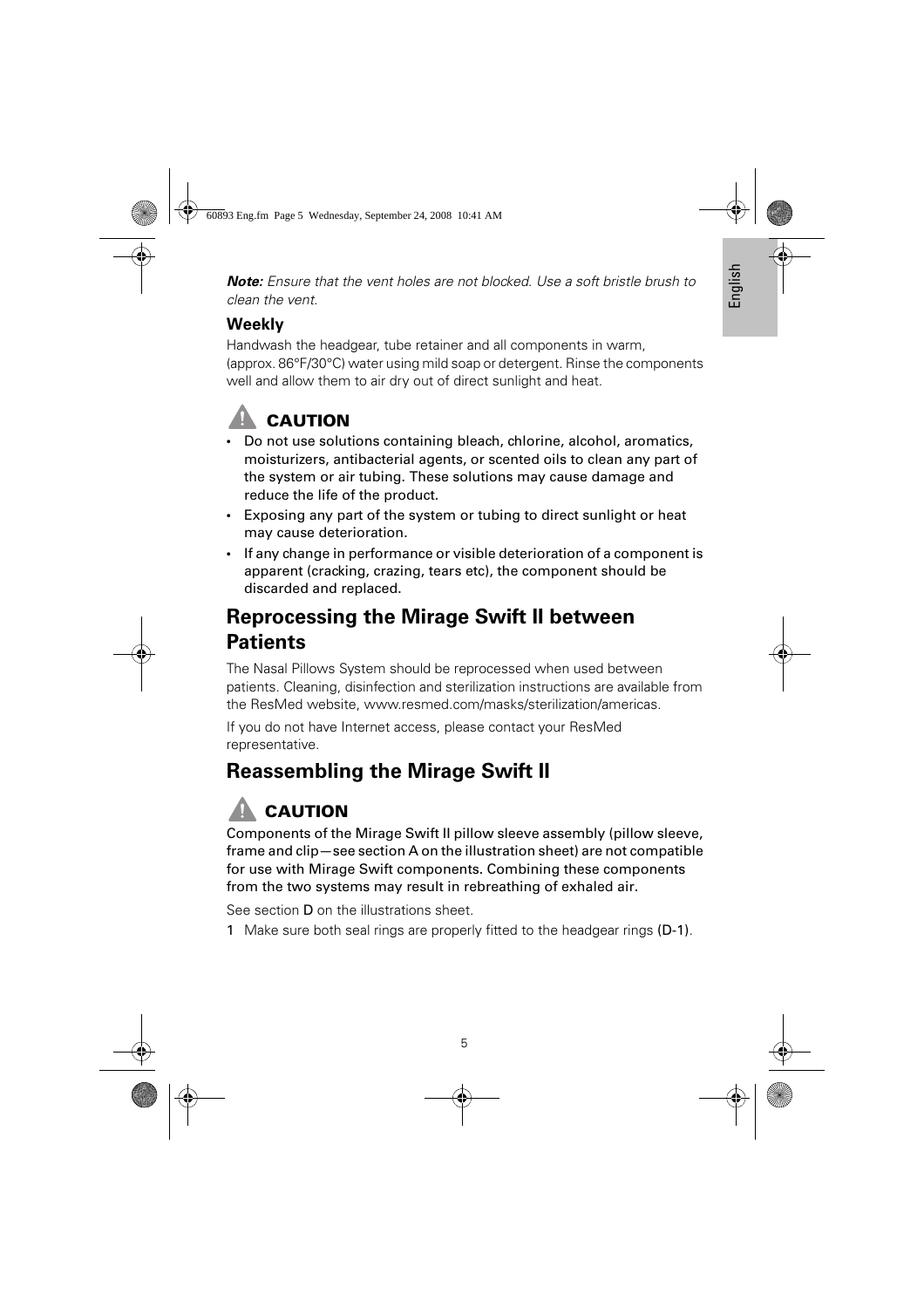- 2 Assemble the pillow sleeve assembly. To do this:
	- a Wrap the pillow sleeve around the frame. Then insert the pillow sleeve edges into the groove of the frame (D-2a).
	- b Hold the clip at one end and then slide it onto the frame to secure the pillow sleeve in place (D-2b).

**Note:** If the clip does not slide easily, check that the pillow sleeve edge is fitted flush to the groove of the frame.

- 3 Attach the headgear ring to the pillow sleeve assembly. To do this, firmly push the headgear rings onto the ends of the frame (D-3). When attaching the pillow sleeve assembly make sure:
	- the headgear panels are facing out
	- the nasal pillows are pointing upwards
	- the ResMed logo faces out—away from the headgear.

Make sure the pillow sleeve assembly is properly fitted to the headgear before going on to the next step.

- 4 Attach the short tube assembly to your preferred side of the pillow sleeve assembly. To do this, push the elbow into the seal ring until it clicks into place (D-4).
- 5 Insert the cap into the other seal ring until it clicks into place (D-5).
- 6 The assembled system should look like this (D-6). Make sure the ResMed logo on the pillow sleeve faces out—away from the headgear.

## **Additional Information**

### **Reassembling the Headgear**

See section E on the illustrations sheet.

If taken apart, the headgear has four parts:

A: Left strap; B: Right strap; C: Back buckle; D: Top buckle.

1 Lay out the four parts of the headgear as shown in (E-1). The panels must face up.

*Note:* Before threading the straps, make sure that the buckles are positioned as shown in (E-2) and (E-3).

- 2 Thread the back straps through the back buckle (part C) as shown in (E-2a) and (E-2b).
- 3 Thread the top straps through the top buckle (part D) as shown in (E-3a) and (E-3b).

## **Disposal**

The Mirage Swift II Nasal Pillows System does not contain any hazardous substances and may be disposed of with your normal household refuse.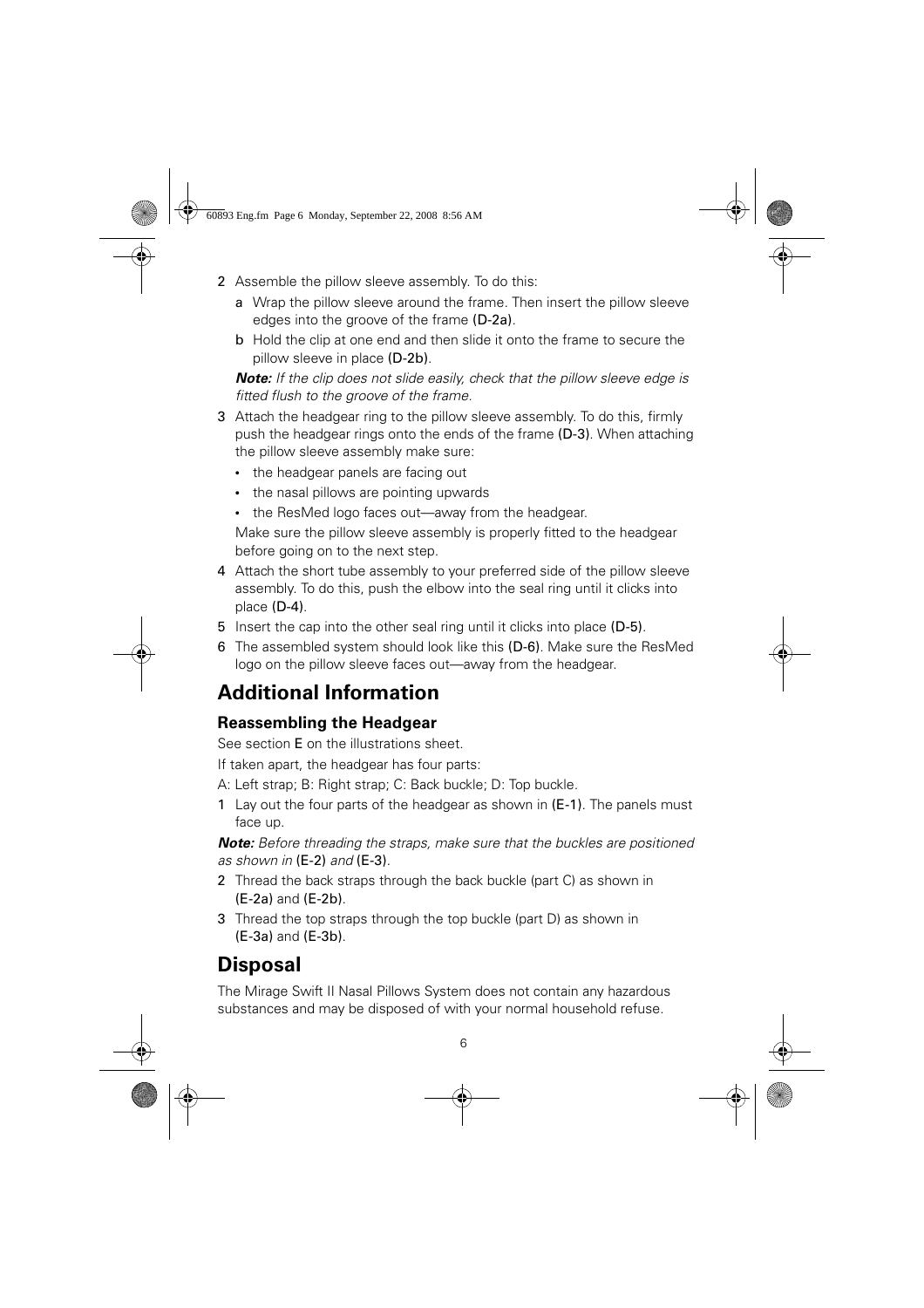### **Technical Specifications**

### **Pressure–Flow Curve**



*Note:* As a result of manufacturing variations, the vent flow may vary from the values listed in the table.

### **Dead Space Information**

Dead space is the empty volume of the pillow sleeve and short tube assembly up to the swivel.

The dead space of the Mirage Swift II for all pillow sleeve sizes is 91 mL.

### **Standards**

CE designation in accordance with EC directive 93/42/EEC, class IIa. EN ISO 14971, ISO 5356-1, ISO 10993-1 and EN ISO 17510-2.

### **Therapy Pressure**

4 to 20 cm  $H_2O$ 

### **Resistance**

Drop in measured pressure between the swivel and pillow sleeve (average for three pillow sleeve sizes):

at 50 L/min:  $0.4$  cm  $H<sub>2</sub>O$ at 100 L/min: 1.6 cm  $H_2O$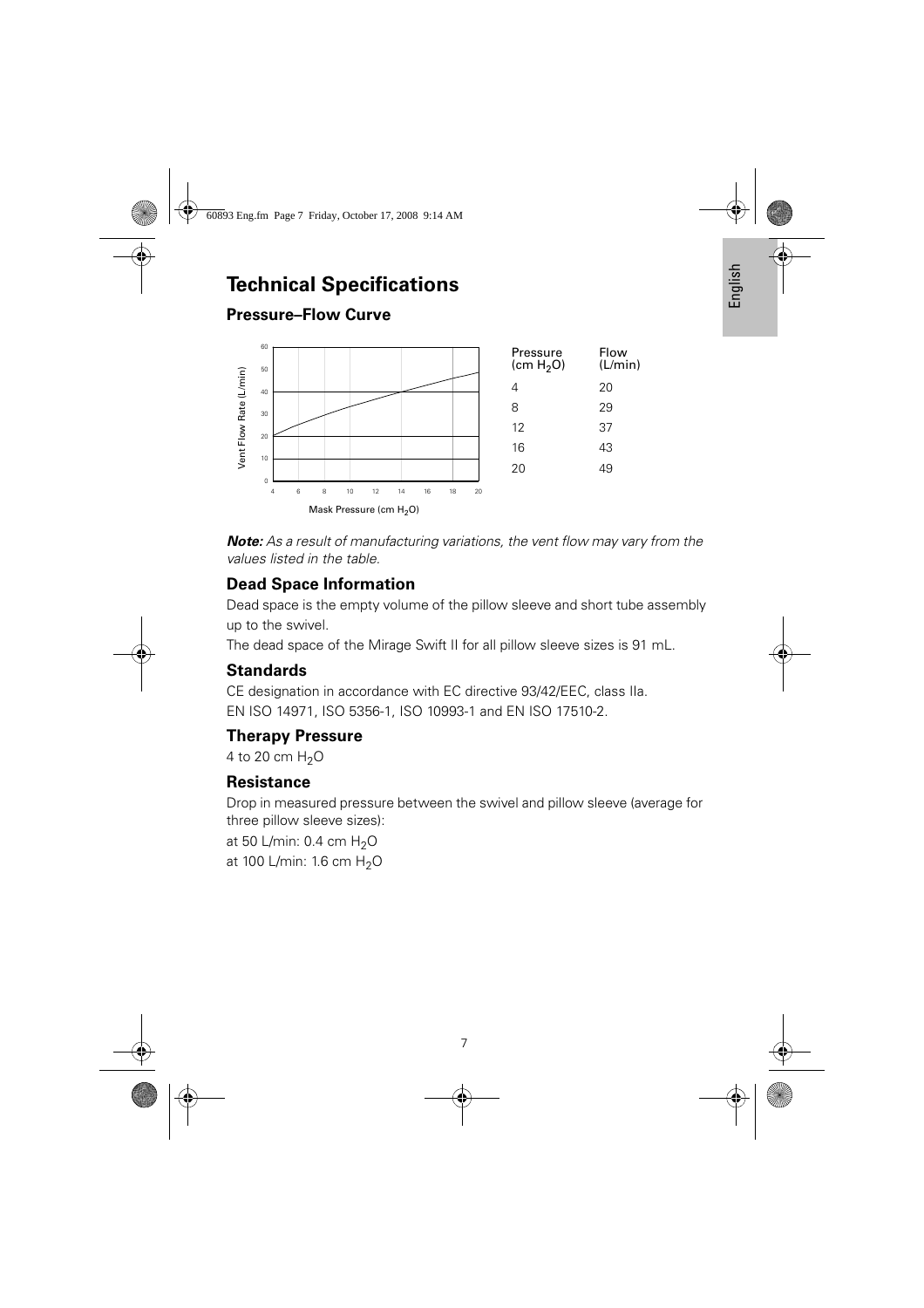## **Symbols**

### System and Packaging



Caution, consult accompanying documents



Lot number



Part number

### User Guide



Indicates a Warning or Caution and alerts you to a possible injury or explains special measures for the safe and effective use of the device.

### **Ordering Information**

Part No. Item

System

60512 Mirage Swift II Nasal Pillow System - AMER

Replacement Parts

- 60541 Pillow sleeve, Small (1 pk.)
- 60542 Pillow sleeve, Medium (1 pk.)
- 60543 Pillow sleeve, Large (1 pk.)
- 60523 Headgear buckle (4 pk.)
- 60524 Seal ring (10 pk.)
- 60525 Cap (1 pk.)
- 60526 Headgear (1 pk.)
- 60536 Frame with Clip and Cap (1 pk.)
- 60528 Short tube assembly (1 pk.)
- 60529 Short tube assembly (10 pk.)
- 60530 Tube retainer (3 pk.)
- 60537 Frame System with Pillow sleeve (excluding headgear), Small
- 60538 Frame System with Pillow sleeve (excluding headgear), Medium
- 60539 Frame System with Pillow sleeve (excluding headgear), Large
- 60540 Clip (1 pk.)